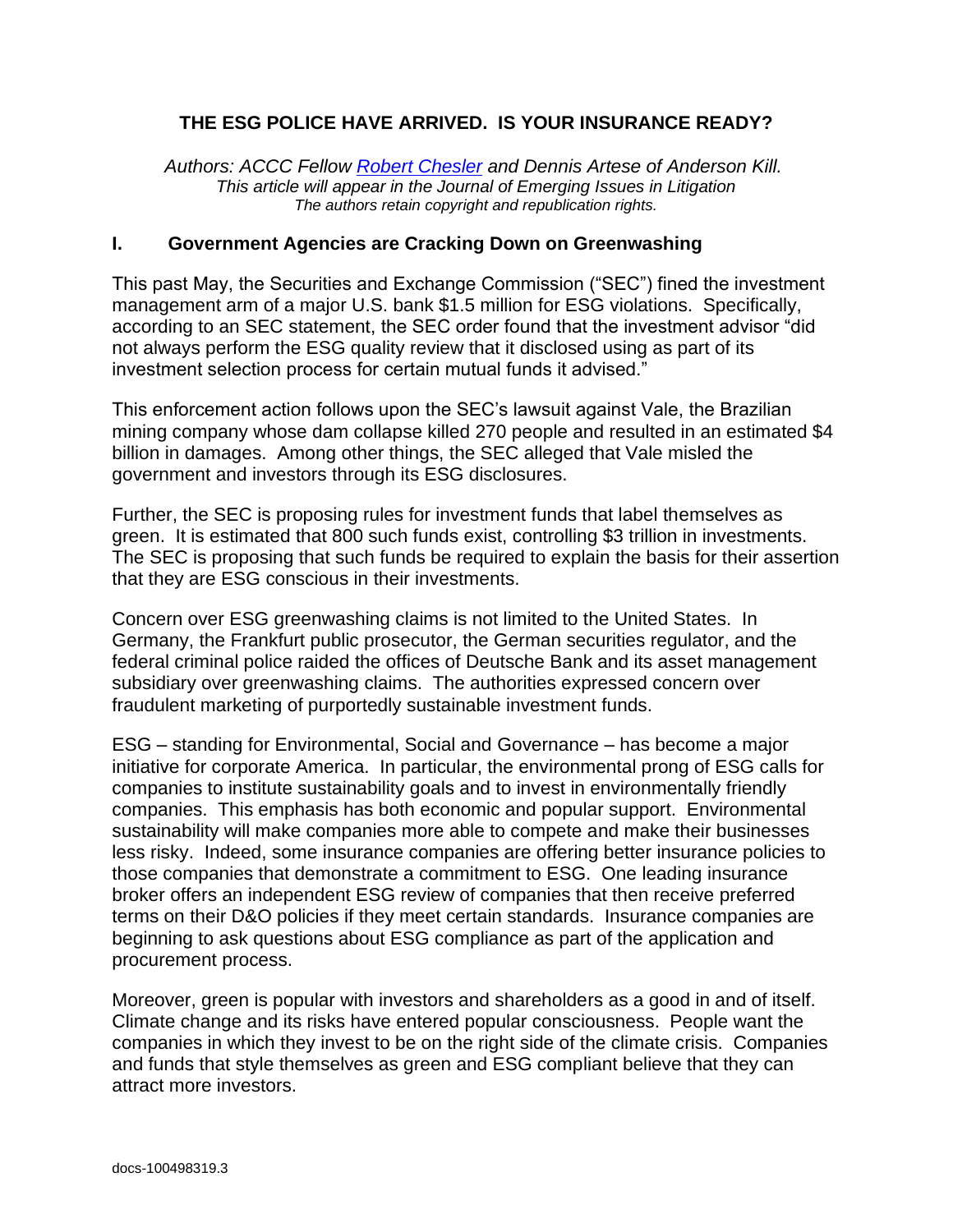ESG, though, is not without its risks. Companies can be too apt to label themselves as green or sustainable, and investment advisors may be too quick to accept those labels without scrutiny. This may have been the case with the sanctioned investment advisor, which may have been negligent in not checking out the ESG claims of its investment vehicles. In some cases, companies may engage in such "greenwashing" activities and proclamations with the intent to deceive investors and shareholders – or so may shareholders or regulators allege.

It is easy to see how all levels of ESG liability incurred by companies will result in claims against officers and directors. The question then becomes, do companies have insurance coverage for greenwashing liability? The answer in many cases will be "yes."

## **II. D&O Insurance for Greenwashing and Other ESG-Related Claims**

### **A. Notice Issues**

One coverage trap for companies involved in ESG claims stems from the fact that directors and officers ("D&O") liability insurance policies are claims-made – the insurance policy in effect when the company receives the claim is responsible, regardless of when the violation occurs. That raises the question: what exactly constitutes a claim? D&O policies define the term "claim" broadly; a claim can be far more than just a complaint filed in civil lawsuit. A typical claim definition will include "any demand for monetary or non-monetary relief." A company that receives an actual complaint typically knows that it needs to give notice to its insurance companies. However, an SEC proceeding can be long and drawn out, commencing with a letter, without a formal complaint ever being filed. Companies should give notice to their D&O insurance companies upon receipt of the first notice from the SEC, regardless of how informal it may seem.

As to general liability policies, in a majority of jurisdictions, late notice of a claim will only result in a forfeiture of coverage if the insurance company can prove that it has incurred prejudice as a result of the delay in providing notice. This measure of legal protection can lull companies into a false sense of security concerning notice. Claims-made policies, such as D&O policies, are completely different from occurrence-based policies as regards notice. Providing notice outside of the policy period will result in the forfeiture of coverage in every jurisdiction. Providing notice of anything that even smells like a claim must have the highest priority.

*Alpine Home Inspections, LLC v. Underwriters at Lloyds,* 2008 WL 4963578 (N.J. App. Div. 2008) is an example of how harsh the effects of late notice can be. There, the policyholder received a claim for \$3,300, which it did not report to its insurance company because it was within the deductible. After renewing its insurance policy with the same insurance company, Alpine received an increased demand of \$300,000, for which it did provide notice. The insurance company denied coverage contending that notice was late. The appellate court agreed with the insurance company, finding that the policyholder had a duty to provide notice of the demand for \$3,300, and its failure to report that claim during the policy period in which it was received foreclosed coverage.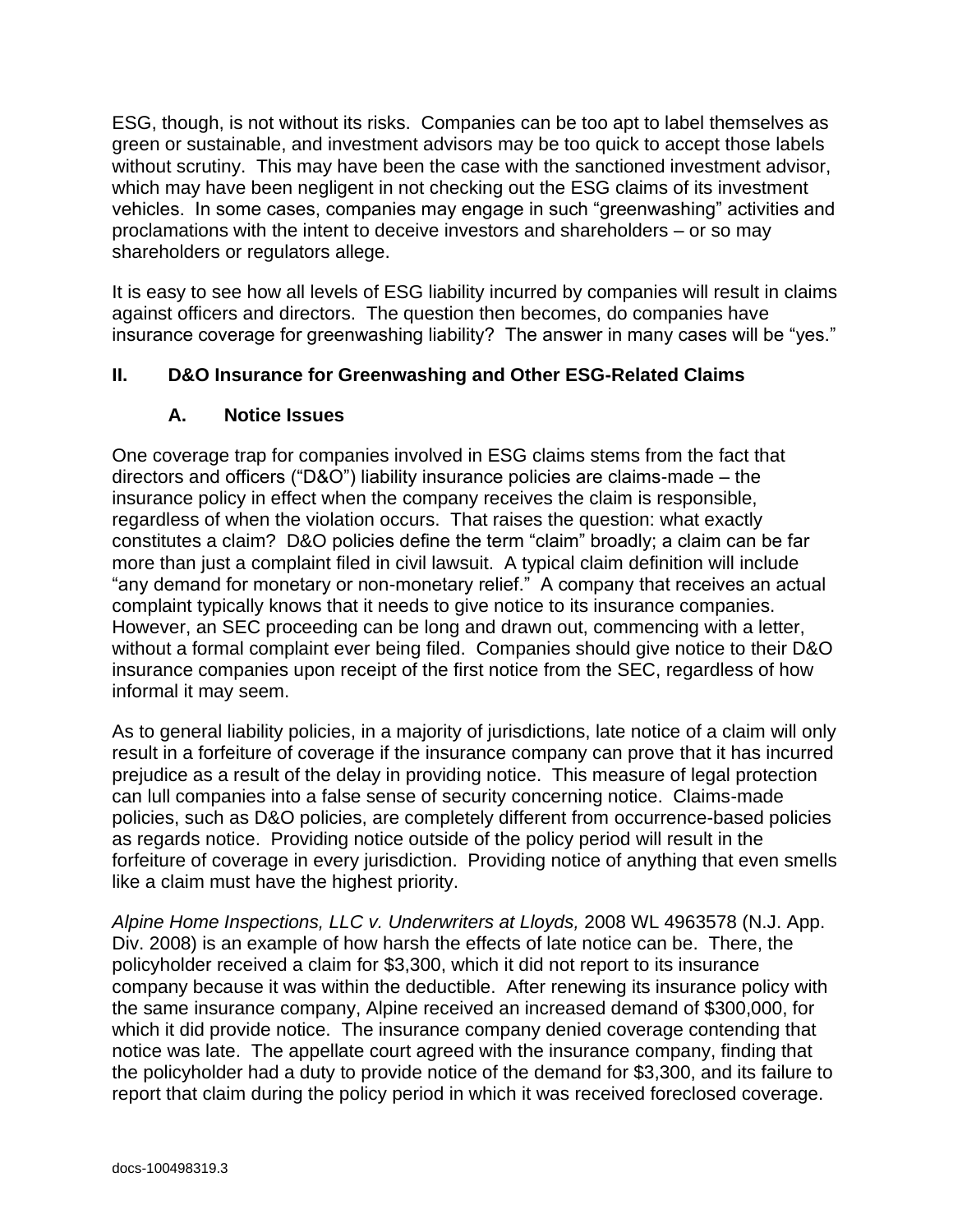If there is any question as to whether an SEC inquiry or other communication concerning ESG compliance rises to the level of a "claim" requiring official reporting under a D&O policy, it is often best practice for policyholders to provide their D&O insurance company with a "notice of circumstance," explaining in detail the facts of which they are aware that may give rise to a claim in the future. The effect of providing such a notice of circumstance is to anchor a future claim in the policy period in which the notice of circumstance is given.

While providing notice of circumstance is discretionary, it could be beneficial in at least two respects. First, by anchoring the future claim in the policy period in which the notice of circumstance is given, it protects the policy limits of future policies. Second, given the increased attention to ESG claims, some insurers may start to limit or even exclude coverage for such claims. Indeed, there is discussion in the insurance industry press about amending the D&O policy to add a climate change exclusion. Thus, providing a notice of circumstance will have the effect of anchoring a future claim concerning ESG liability under a policy that may provide broader coverage than a later-issued policy in effect when the claim is actually asserted.

# **B. Conduct Exclusions**

D&O policies also typically contain so-called "conduct exclusions," which bar coverage for fraudulent or intentionally wrongful conduct. In most D&O policies, however, these conduct exclusions apply only if there is a final judgment of wrongful conduct against the insured. Typically, an SEC claim will resolve itself before such a final adjudication comes to pass. Indeed, in order to preserve insurance coverage against a risk of a negative final adjudication, companies and their directors and officers will often purposefully seek to settle a contested claim if they can do so while neither admitting nor denying guilt.

# **C. Pollution Exclusions**

Companies can also expect their insurance companies to invoke the pollution exclusion as a hurdle to coverage against claims alleging ESG failures. D&O policies typically include broad exclusions for pollution, and many ESG-related actions against companies concern pollutants at their core. Policyholders, however, may well be able to overcome this hurdle. A leading insurance case concerned a shareholder action against directors and officers over allegations that they understated the company's environmental exposure. The insurance company denied coverage on the basis of a broad pollution exclusion. The court held that the proximate cause of the loss was the misrepresentation and not the pollution, and found coverage. *See Sealed Air Corp. v. Royal Indem. Co.*, 404 N.J. Super. 363 (App. Div. 2008).

The holding in *Sealed Air* has not been tested in other jurisdictions. Rules on causation differ significantly among states. Pollution exclusions remain a major coverage issue for companies confronted with ESG claims. Moreover, as mentioned above, there is discussion in the insurance industry press about amending the D&O policy to add a climate change exclusion. It is not known what such an exclusion might look like, how